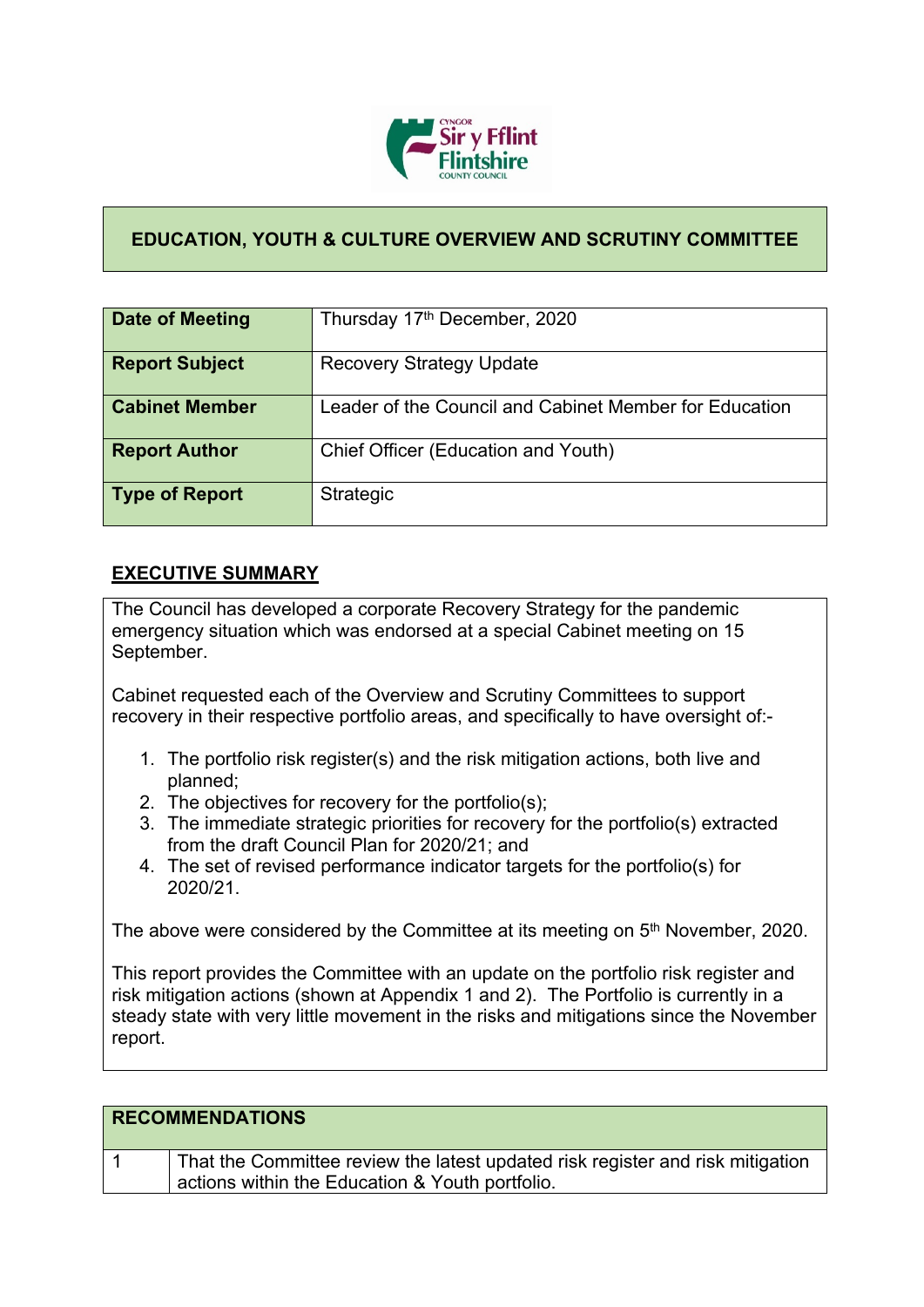## **REPORT DETAILS**

| 1.00 | <b>EMERGENCY RECOVERY</b>                                                                                                                                                                                                                                                                                                                                                                                                                          |
|------|----------------------------------------------------------------------------------------------------------------------------------------------------------------------------------------------------------------------------------------------------------------------------------------------------------------------------------------------------------------------------------------------------------------------------------------------------|
| 1.01 | The Council is developing a corporate Recovery Strategy for the pandemic<br>emergency situation. The Strategy covers:-                                                                                                                                                                                                                                                                                                                             |
|      | 1. The chronology of the emergency response phase and transition to<br>recovery                                                                                                                                                                                                                                                                                                                                                                    |
|      | 2. The handover arrangements or recovery<br>3. Organisational recovery of the corporate organisation                                                                                                                                                                                                                                                                                                                                               |
|      | 4. Community recovery of the communities we serve<br>5. Strategic priorities and performance for the remainder of 2020/21<br>6. The roles the Council will play in regional recovery<br>7. The democratic governance of recovery                                                                                                                                                                                                                   |
| 1.02 | The development of the Recovery Strategy has been led by the Chief<br>Executive and Leader and overseen by a cross-party Member Recovery<br>Board. The Board, which is an advisory sub-committee of Cabinet, has<br>completed its work and has stood down. The Board has met seven times in<br>quick succession and has received multiple reports and presentations.<br>Cabinet is due to endorse the Recovery Strategy at a special meeting on 15 |
|      | September.                                                                                                                                                                                                                                                                                                                                                                                                                                         |
| 1.03 | Cabinet will be inviting each of the Overview and Scrutiny Committees to<br>support recovery in their respective portfolio areas, and specifically to have<br>oversight of:-                                                                                                                                                                                                                                                                       |
|      | 1. The portfolio risk register(s) and the risk mitigation actions both live<br>and planned;<br>2. The objectives for recovery for the portfolio(s);                                                                                                                                                                                                                                                                                                |
| 1.04 | The latest version of the risk register (Appendix 1) and table of risk mitigations<br>(Appendix 2) for the Corporate Services portfolio are attached.                                                                                                                                                                                                                                                                                              |
|      | The portfolio is in a steady state with no new risks identified and no risks<br>increasing. One risk has reduced (EY14).                                                                                                                                                                                                                                                                                                                           |
| 1.05 | An update on the recovery objectives for the service portfolio for this<br>Committee is shown below:                                                                                                                                                                                                                                                                                                                                               |
|      | To repurpose schools including funded settings back to the<br>$\bullet$<br>provision of statutory education:                                                                                                                                                                                                                                                                                                                                       |
|      | Schools continue to operate successfully within their Covid-19 secure<br>arrangements. Where positive cases of Covid-19 are identified and<br>cohorts required to isolate, schools continue to provide learning via a<br>variety of digital platforms.                                                                                                                                                                                             |
|      | To meet statutory requirements for Youth Service, Youth Justice and<br>$\bullet$<br><b>Youth Homelessness Prevention Services:</b>                                                                                                                                                                                                                                                                                                                 |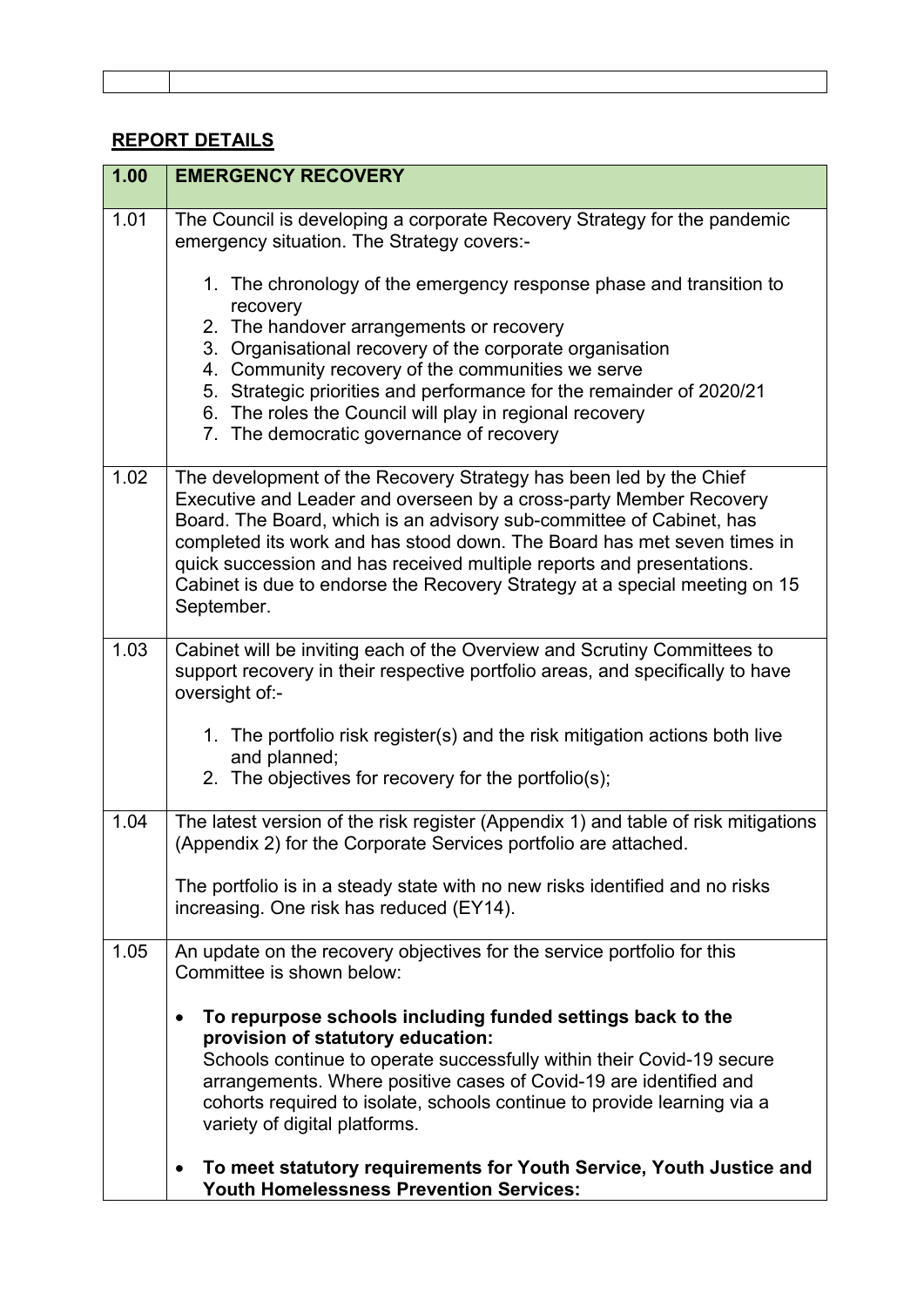All statutory requirements for Youth Service, Youth Justice and Homelessness Prevention continue to be delivered as outlined in the Recovery Update Report from November 2020.

A recent report to Cabinet and Scrutiny on the further development of Flintshire's Youth Services has been approved and a period of consultation with service users and strategic partners will now begin. This will inform the development of a new delivery plan for Youth Services for 2021-24.

- **To meet statutory National Standards for Youth Justice** The National Standards for Youth Justice continue to be met and the work of the service is regularly reviewed and assured by the Youth Justice Executive Board.
- **To ensure young people reintegrate back into education, health and substance misuse services.**

Officers from range of Education and Health Services continue to engage with schools to provide appropriate support for pupils and families who require assistance.

 **To deliver targeted interventions and support to children, families and schools.**

The adaptations to the work of Inclusion & Progression services to allow them to work directly within schools, e.g. Education Welfare, English as an Additional Language/Gypsy Traveller, Sensory, and Counselling are working well. This enables learners, families and schools to receive the support they need.

 **To comply with the statutory duties under the Special Education Needs (SEN) Code of Practice for Wales**

There remain a number of challenges around the completion of detailed assessments for pupils with Additional Learning Needs in the current climate but services are working flexibly and creatively to try and address these and ensure that the Council's statutory duties under the Code continue to be met.

 **To re-open North East Wales Archives, Hawarden, to the public (formerly Flintshire Record Office)**

The Archive will continue to open to the public for two days a week for the foreseeable future. This is sufficient to meet current demand and ensure the service can be delivered safely within its Covid-19 arrangements. Services users are responding positively to the improved website and greater access to more digital content.

 **To support staff to have a positive pathway to return to the work place**

All staff within the Portfolio continue to have regular team meetings and 1- 1 catch up with their Managers which supports their wellbeing as well as their work streams.